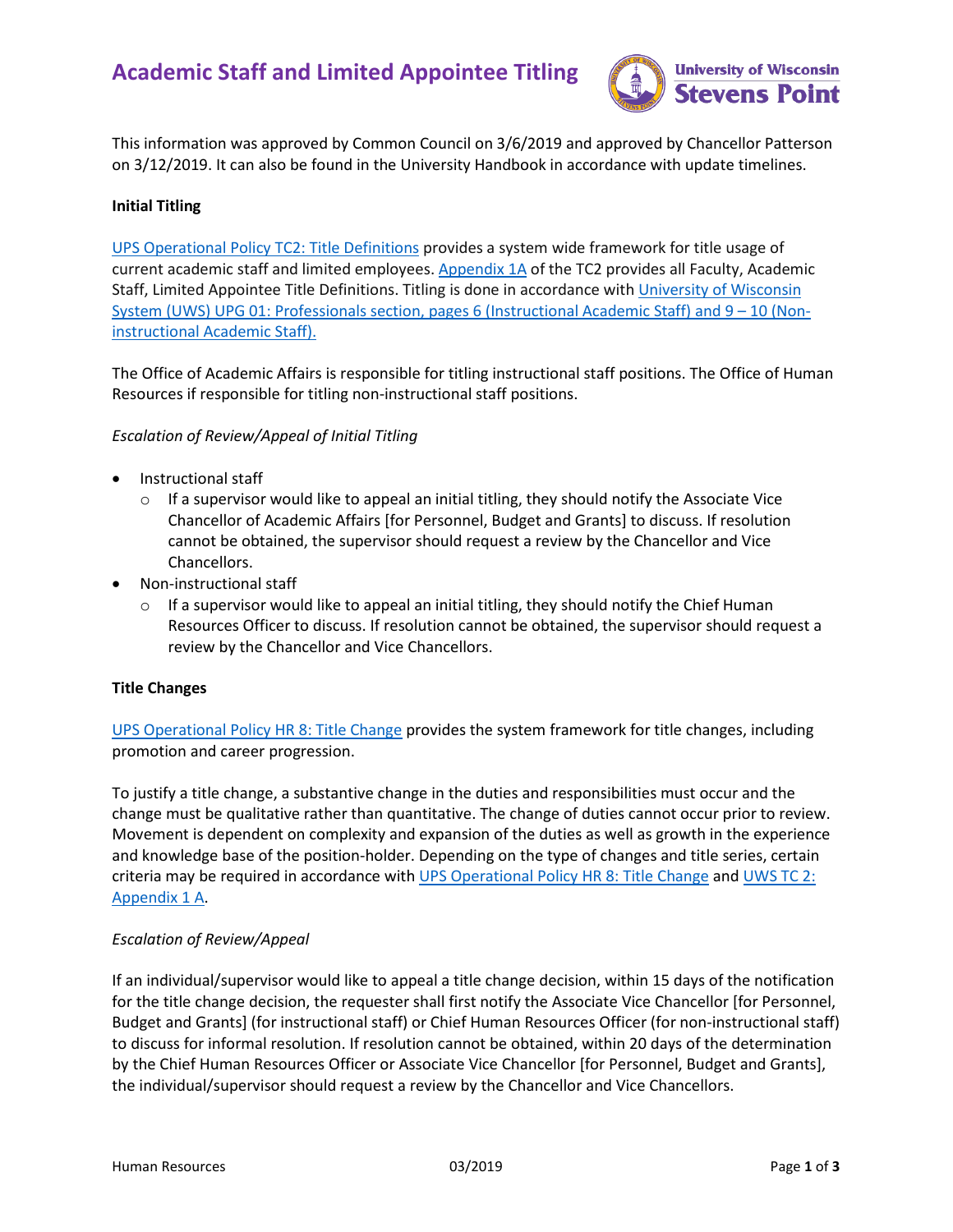# **Promotions**

# *Eligibility & Criteria*

- Instructional staff
	- o Individuals holding an Academic Staff B basis (instructional) position are eligible to submit for promotion. Promotion to a specific prefix is dependent upon experience, performance, the professional level criteria within [UWS TC 2: Appendix 1 A \(pages 9 -](https://www.wisconsin.edu/ohrwd/download/policies/ops/tc2a1a.pdf) 21), and departmental guidelines. Departmental guidelines are available from each department chairperson and should include the following.
		- **Promotion Committees.** 
			- Promotion committees for academic staff shall be as provided for in departmental policies. Such policies shall stipulate that where academic staff are members of promotion committees, normally only those at or above the title of the individual applying for promotion shall be voting members of the committee.
		- **Committee Chairperson's Duties.** 
			- The chairperson of each committee shall report the committee's recommendations to the individual, the department chairperson, and the Dean of the college.
		- **Department Chairperson's Recommendation.** 
			- Normally, the department chairperson will submit a separate recommendation to the Dean. In the event that the chairperson's recommendation differs significantly from that of the department, the chairperson shall notify the appropriate departmental committee of this fact and provide to the person under consideration written justification for the action.
		- **Fig. 5** Forwarding Recommendations.
			- In any discussion between the Dean and the department regarding these recommendations, both the department chairperson and the chairperson of the committee shall be included. The Dean shall forward a recommendation along with those of the department and department chairperson to the Vice Chancellor and shall inform the department chairperson in writing of that recommendation.
		- Informing Department.
			- In the event that the Dean, Vice Chancellor, or Chancellor makes a recommendation contrary to the department's, that administrator shall inform the individual and the department chairperson in writing, including reasons for the decision, before transmitting the recommendation to the next administrative level.
		- Completion of Requirements.
			- The required number of years of teaching experience for a particular title shall be completed before the individual is considered for promotion.
- Non-instructional staff
	- o Individuals holding an Academic Staff A or C basis (non-instructional) position within a promotional series (Associate, No-Prefix, Senior, and Distinguished) are eligible to submit for promotion. Academic Staff not in a promotional series are not eligible for the promotion process. Promotion to a specific prefix is dependent upon experience, performance, and the professional level criteria withi[n UWS TC 2: Appendix 1 A \(page 54\).](https://www.wisconsin.edu/ohrwd/download/policies/ops/tc2a1a.pdf)

#### *Applying for Promotion*

To apply for promotion, follow the promotion processes available through Academic Affairs [\(instructional staff\)](https://www.uwsp.edu/AcadAff/Pages/staffPolicies.aspx) and [Human Resources \(non-instructional staff\).](https://www.uwsp.edu/hr/Pages/Training%20and%20Development/Career-Development.aspx)